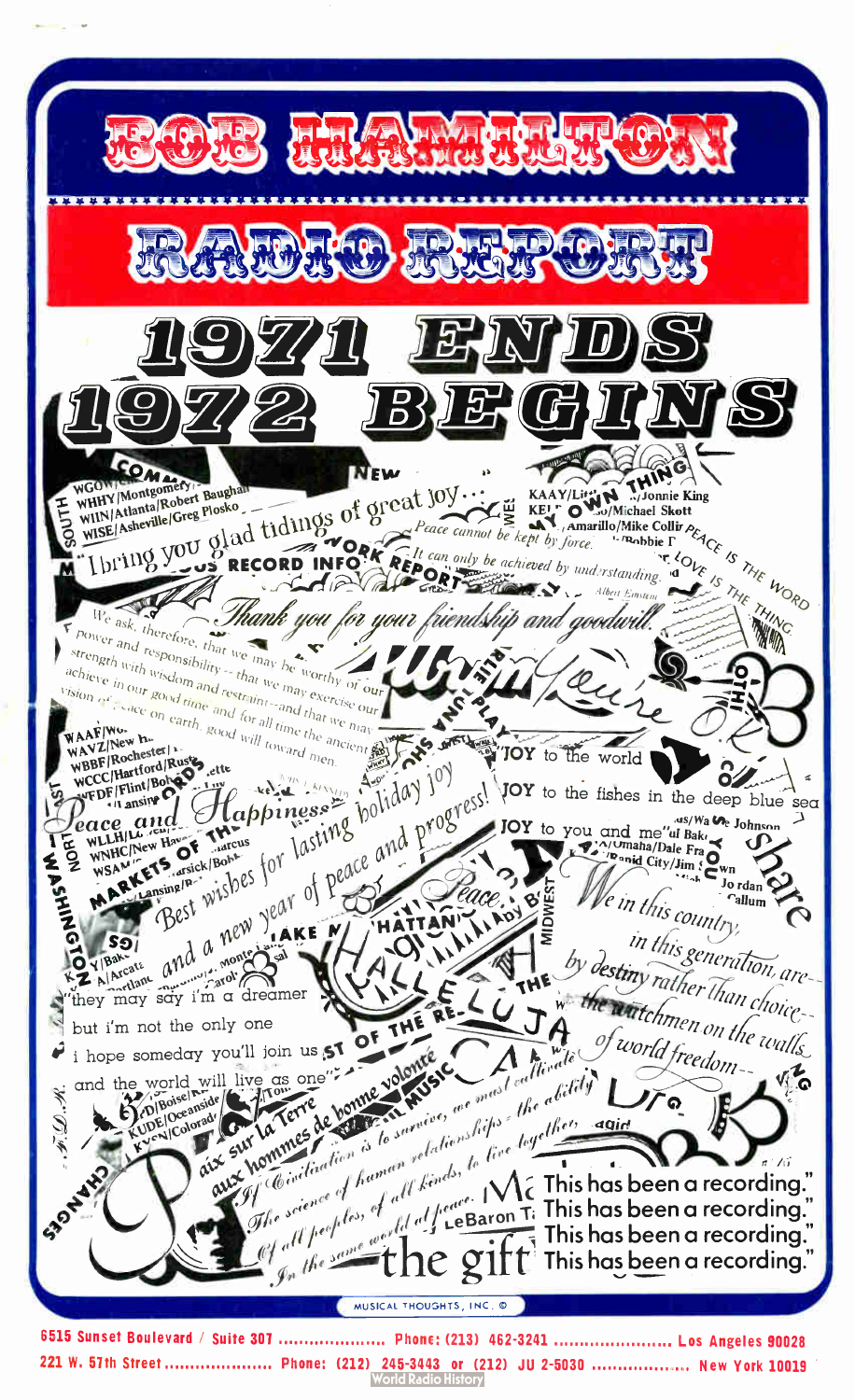|                  |                   | TOP EVENTS OF 1971                                                                                                                               |
|------------------|-------------------|--------------------------------------------------------------------------------------------------------------------------------------------------|
| JANUARY 4        |                   | Eight people from KTLK walk in dispute with operations manager Joe Finan<br>Paul Drew threatens to sue Capitol for misquoting him in magazine ad |
|                  | 11                | Pacific Southern purchase of KKDJ, WWDJ, KIMN and KYXI approved                                                                                  |
|                  | 18                | Chuck Browning, Bobby Ocean, Rich Robbin join KCBQ<br>Johnny Darin fired from PDship at KRLA                                                     |
|                  |                   | Radio Report hits first anniversary                                                                                                              |
|                  |                   | AFTRA raises objections to Pacific Southern's take-over of KRHM<br>25 George Wilson returns to WOKY as PDreplacing Skip Broussard                |
|                  |                   | Jim Stagg resigns from WCFL                                                                                                                      |
|                  |                   | Midwest Music Conclave held in Chicago<br>Sal Ianucci leaves Capitol                                                                             |
|                  |                   | Walt Turner named PD at KIMNNick Anthony PD's WWDJ                                                                                               |
| <b>FEBRUARY1</b> |                   | George Klien named PD at WHBQ                                                                                                                    |
|                  | 8                 | LeBaron Taylor begins Black Market section of Report<br>Former WIXY PD George Brewer joins Columbia Records                                      |
|                  |                   | Dick Sainte takes over PD at KRLAhiring Tom Murphy from KJR                                                                                      |
|                  |                   | 15 KING becomes third top forty station in Seattle<br>Alex Bennett fired at WMCA                                                                 |
|                  | $22 \overline{ }$ | Third Radio Report Clinic convenes in Nashville                                                                                                  |
| <b>MARCH</b>     | 1                 | Emergency Broadcast System has foul upalerts nation to actual attack                                                                             |
|                  |                   | Scotty Brink moves to KJR from WLS<br>WFIL sold to Lin Broadcasting                                                                              |
|                  | 8                 | Draper-Blore take over KXOL in Fort Worth                                                                                                        |
|                  |                   | FCC Commissioner Robert E. Lee informs Report office he's concerned about lyrical content<br>of records and is planning to issue a statement     |
|                  |                   | Gordon McClendon advocates changes in marijuana laws                                                                                             |
|                  |                   | 15 FCC issues drug noticewarns broadcasters against playing records with drug content<br>Roger Karshner and Don England leave Capitol            |
|                  |                   | Radio Report moves to Los Angeleskeeping New York office open                                                                                    |
|                  | 22                | Paul Christy leaves WCFL<br>KFRC picks up highest rated ARB ever                                                                                 |
|                  |                   | Sean Conrad becomes PD at KYNO                                                                                                                   |
|                  |                   | 29 John Antoon leaves Mercury<br>Stan Monteiro leaves Metromedia                                                                                 |
|                  |                   | Dave Knight moves to Metromedia                                                                                                                  |
|                  |                   | Larry Douglas moves from RCA to Epic<br>KRIZ take over by Doubleday                                                                              |
|                  |                   | Robert E. Lee advocates national lottery to supply money for non commercial broadcasting                                                         |
| <b>APRIL</b>     | 5                 | Storz Broadcasting demands lyrics for all records they program                                                                                   |
|                  |                   | Tracey Weston announces plans to file suit against the FCC<br>Industry up in arms over radio panic since drug notice                             |
|                  |                   | 15 Largest ARB ever taken begins150 markets affected at one time                                                                                 |
|                  |                   | San Clemente announced as next site for Radio Report Clinic<br>.19 Pacific Southern finally takes over four new stations                         |
|                  |                   | WQAM jocks begin negotiations for AFTRA contract                                                                                                 |
|                  |                   | Entire staff at KIMN fired with PS take over<br>26 FCC claims press erroneously depicted drug notice                                             |
|                  |                   | Bashkar Menon named President of Capitol Records                                                                                                 |
|                  |                   | Jack Reynolds named General Manager of WWTC                                                                                                      |
| <b>MAY</b>       | 3                 | Joey Reynolds jingles hit the market with stormDrake stations add new concept<br>College broadcasters meet in Chicago                            |
|                  | 10                | Dick Starr resigns from KYA                                                                                                                      |
|                  |                   | Ed Richards named Program Director at WIBG<br>Victor Armstrong resigns as President of Val-Jon                                                   |
|                  | 17 <sup>7</sup>   | Announcement of Communicator Network formation                                                                                                   |
|                  |                   | Paul Christy named PD at KCBS-FM<br>Grunt Records formed in San Francisco                                                                        |
|                  |                   | 24 KHJ jock Harvey Miller surrenders to authorities in L.A                                                                                       |
|                  |                   | ABC produces individual jingles for stations in connection with new Grassroots record<br>J.J. Jeffrey leaves WFIL for WLS                        |
|                  |                   | Steve Lundy moves from WLS to KFRC                                                                                                               |
|                  |                   |                                                                                                                                                  |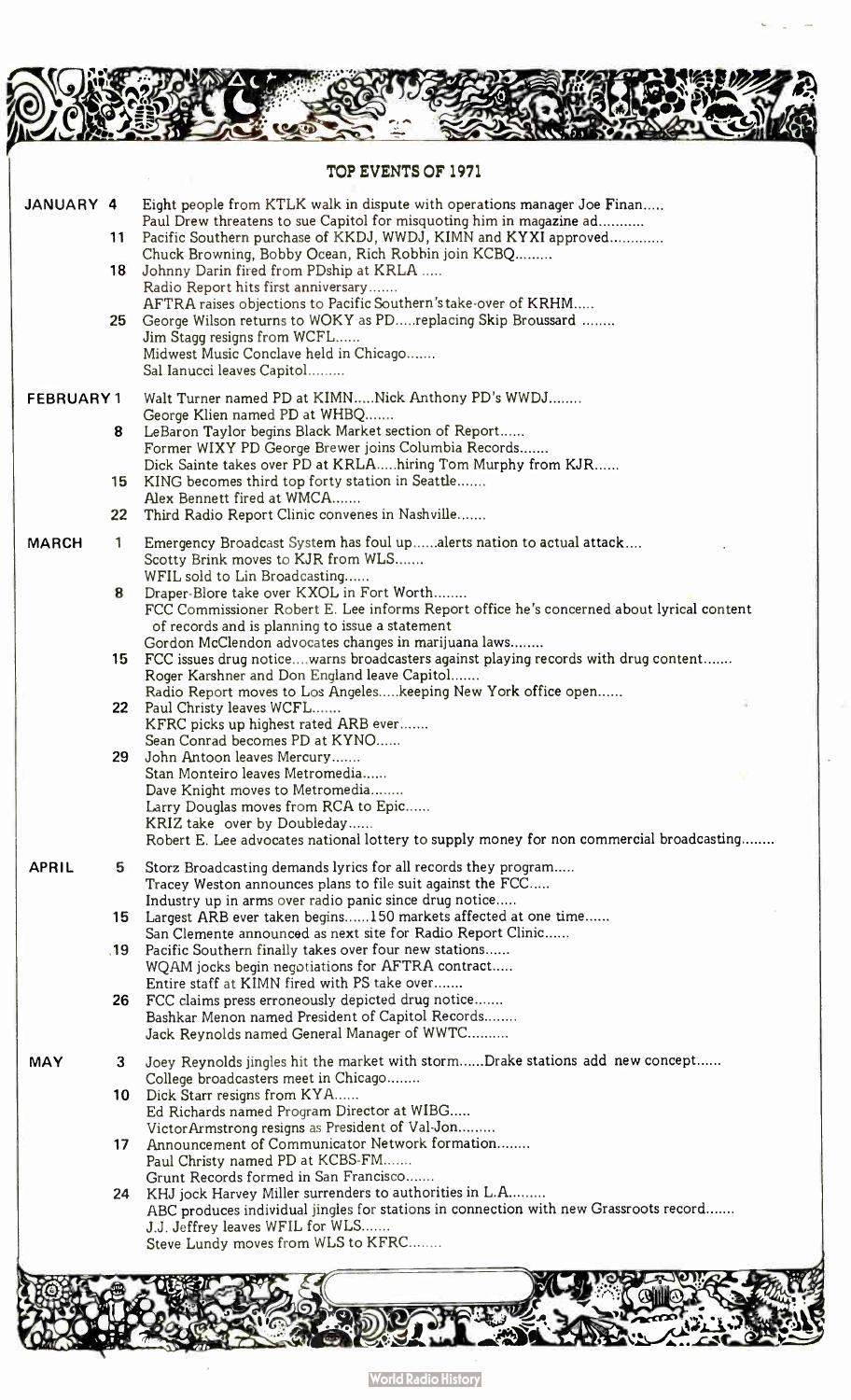| O             |                  |                                                                                                                                                                                                                                     |
|---------------|------------------|-------------------------------------------------------------------------------------------------------------------------------------------------------------------------------------------------------------------------------------|
| <b>MAY</b>    | 31               | San Clemente Clinic held<br>Howard Miller resigns from WGN                                                                                                                                                                          |
|               |                  | Art Roberts returns to WCFL<br>Carl Wigglesworth resigns from WKLOreplaced by Bill Hennes<br>KLIF sold to Fairchild industries                                                                                                      |
| <b>JUNE</b>   | $\mathbf{7}$     | Scotland Yard begins investigation of British Music Business<br>AFTRA strike hits KFWB                                                                                                                                              |
|               |                  | Distribs shift from KIMN to KTLK in Denver record buys<br>14 Bobby Ocean resigns from KCBQ<br>AFTRA members still picketing KDWB                                                                                                    |
|               | 21               | Buffy St. Marie, John Denver and Mike Nesmith highlight San Clemente Clinic<br>KCBQ completely overturns ARBbeating KGB 14.3 to 9.5<br>Communicator Network begins with 37 radio stationsfirst secondary market co-op in history of |
|               |                  | $business$<br>WOR-FM continues climb in New York ARBWABC holding it's own<br>28 KHJ pulls top ratings in L.A. ARB<br>Ron Sherwood resigns                                                                                           |
| <b>JULY</b>   | 5                | Dick Sainte resigns from KRLA<br>WPGC beats WEAM in Washington overall ARB                                                                                                                                                          |
|               | 12 <sup>12</sup> | Three jocks exit KGB<br>Jay Stevens resigns as Music Director at KRLAfurther changes coming down<br>Meridee Herman resigns from RKO                                                                                                 |
|               |                  | Mike Harvey named PD at WPIX-FM<br>James Morrison of Doors dies in Paris<br>Lee Sherwood resigns from KIIS<br>19 WQAM jocks walk out in AFTRA contract dispute                                                                      |
|               |                  | Sonny Melendrez named PD at KTSA<br>ARB in Seattle shows rise of KING<br>J. Robert Dark named PD at KOMA                                                                                                                            |
|               |                  | 26 Communicator Network picks Joan Baez43 stations add<br>Julian Breen named PD at KYA<br>11 employees walk out at WLOK<br>Steve McCormick joins Report                                                                             |
| <b>AUGUST</b> | $\mathbf{Z}$     | WCAR becomes third AM top forty station in Detroit<br>Scotty Brink resigns from KJR                                                                                                                                                 |
|               | 9                | U.S. Court of Appeals rules stations cannot turn down spots for controversial mattersanti-war<br>groups etc.<br>AFTRA files complaint against WQAM with Equal Opportunity Commission                                                |
|               |                  | Perry Murphy moves from WIFE to KCBS-FM<br>NATRA convention begins in Chicago<br>16 WQAM jocks firedlose battle in AFTRA contract race                                                                                              |
|               |                  | Ross Reagan named PD at KTLK<br>WABC beats John Gambling in ARB<br>Dick Starr named programming consultant at WINZ                                                                                                                  |
|               |                  | Tom Kennington named PD at WFUN<br>23 Curt Shaw and Georgie Woods named top execs at NATRA<br>Bill Sherard moved from WSAI to WQXI as PD                                                                                            |
|               | 30               | WFIL, WIBG and WIP in tight rating battlePulse shows WFIL back up, beating WIP across the board<br>Hoopers show WMYQ pushing WQAMbattle set for ARB<br>KRLA edges KHJ in afternoon drive in latest Pulse                            |
|               |                  | <b>SEPTEMBER 6 Dan Clayton "resigns" from KRIZ</b><br>Former KCBQ PD Gary Allyn joins Nillson Ross of KWIZthe two will program three stations<br>in Tijuana                                                                         |
|               |                  | WROL goes on the air in Knoxville as third top forty station in market<br>Les Turpin leaves WCBS-FM<br>Tex Meyer returns to WRIT from WOKY                                                                                          |
|               |                  | WNOE switches to a solid gold format<br>13 Gil Bateman resigns from Elektra<br>Pulse figures show continuing dominance of KILT in Houston                                                                                           |
|               |                  | 20 KRLA changes to music cluster format<br>Communicator Network adds two records in one week                                                                                                                                        |
|               | 27               | Vancouver Clinic set<br>Hearings in Washington on Drug advertising draw differing comments from Dean Burch and<br>Nicolas Johnson                                                                                                   |
|               |                  |                                                                                                                                                                                                                                     |
|               |                  | BOOKS - A CALCULATION - AND CALCULATION                                                                                                                                                                                             |

**World Radio History**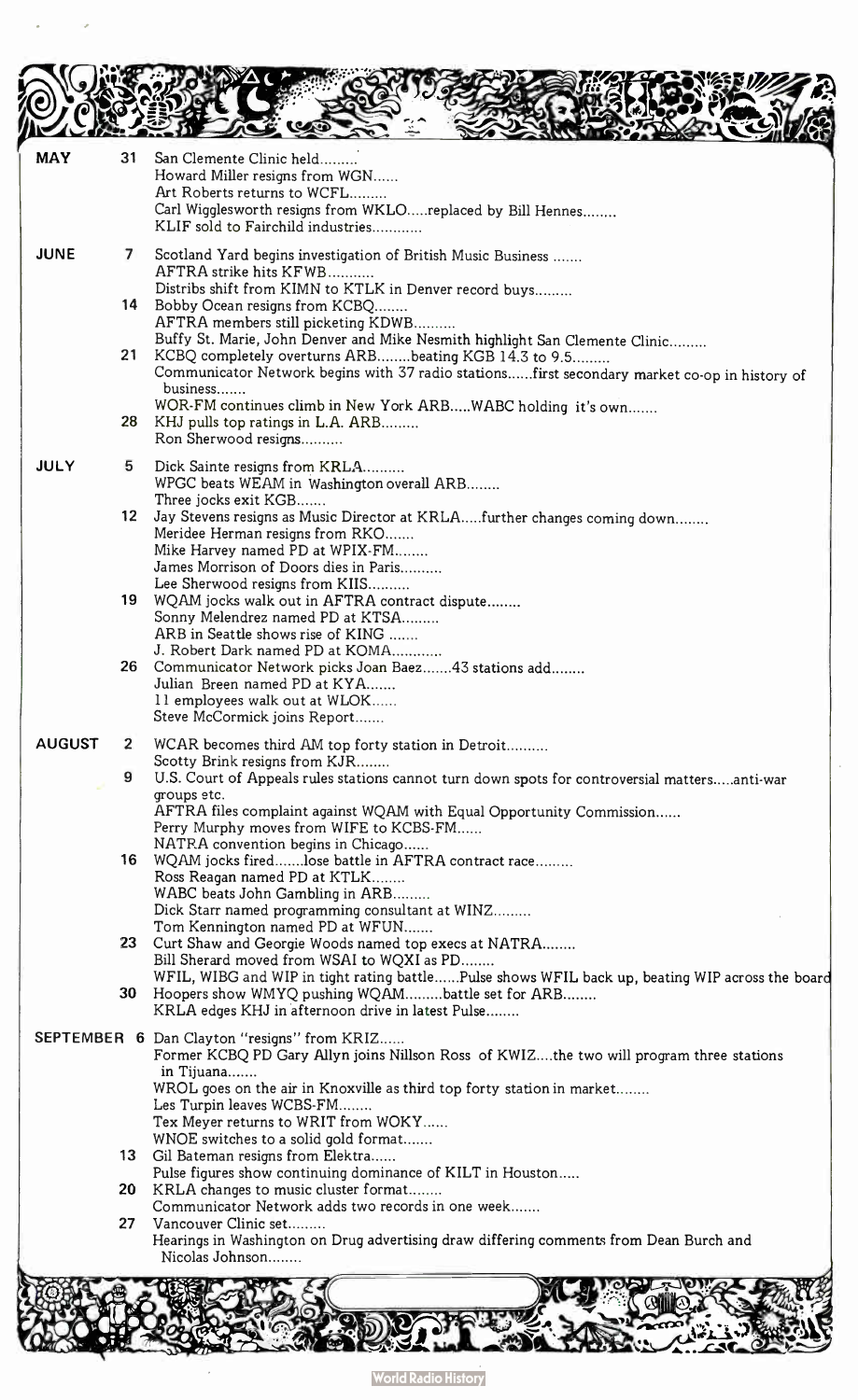

**World Radio History**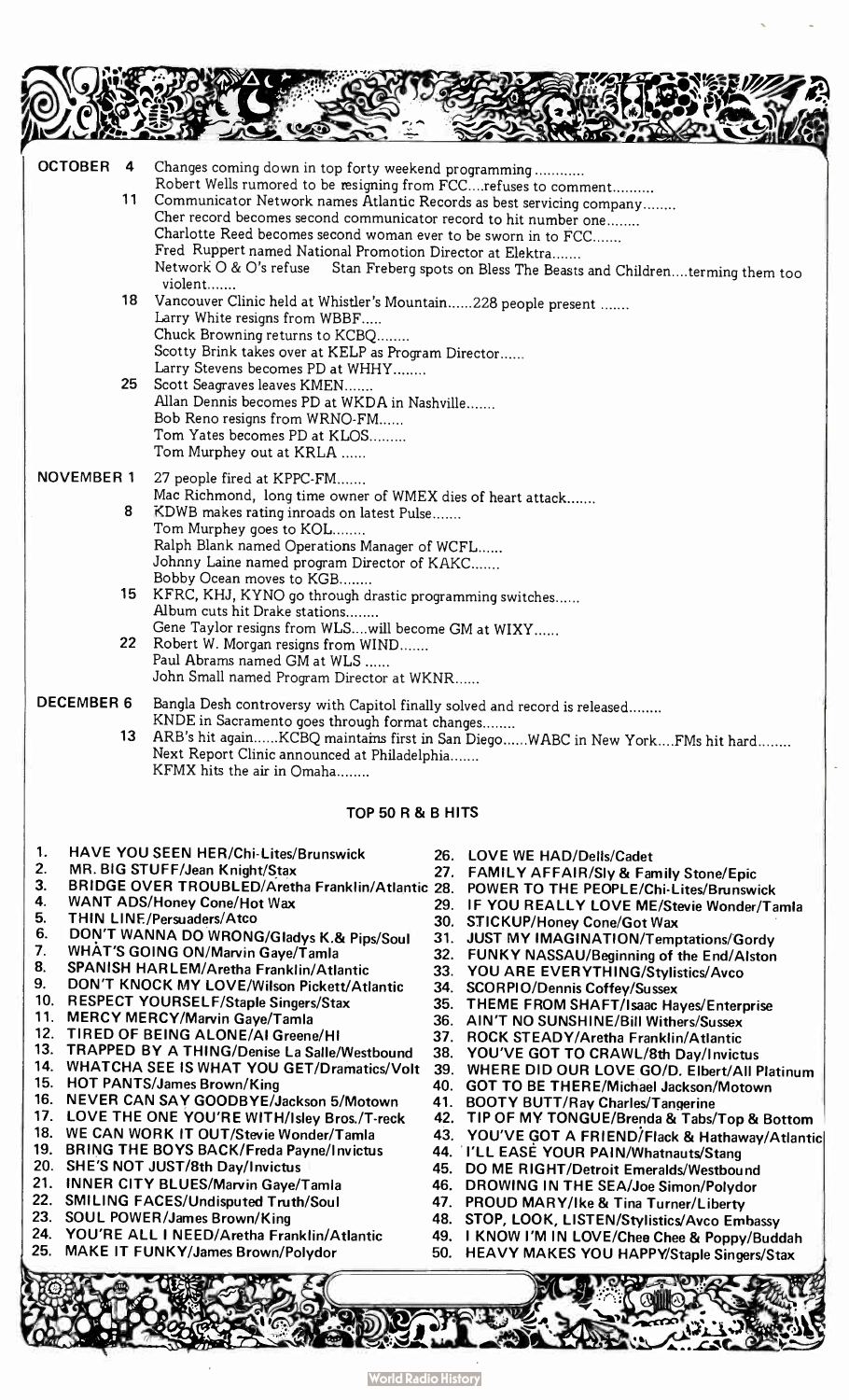# SOME OF THE TOP PROMOTIONS OF 1971

้า :

#### CLEVELAND

Friday in two three-hour time segments, WIXY recorded listeners....saying "I listen to WIXY and that's the truth." Monday on the George Washington Birthday celebration .....they'll play back the tapes.....if a listener recognized his voice...and calls in time he wins a cherry pie. One of the cherry pies is full of pictures of George Washington rather than the usual cherry filling. Listeners go by the bakery to pick their pie up .....they select from a stack.

### SAN DIEGO

KCBQ has instituted a new format and with a feature they call the Change Line. Listeners are told thru on-the air promos that they can call and assume control of the station. A recorder phone is utilized reading i.e. "if there is anything you'd like us to change or continue, record at the tone, all suggestions will be reviewed at the end of the day. All feasible changes will be made at the first of the month. Please help us paint the canvas of the new KCBQ. You are in control. (Tone)."

### DETROIT

This is an off shoot of a lot of contests..called the WKNR Credit Card Contest. Listeners call in..... get a chance to guess the first number of the WKNR credit card. If they get the number right, they win 13 dollars and get a chance at a thousand dollars by naming all four numbers and the letter, at the end. If they don't get all the numbers.....that first one is held over till next hour and the next contestant guesses at the second number.....if they get that right they win 13 dollars and a chance at naming all four numbers and the letter. It keeps going like that until somebody can name all the numbers and the letter and then they win the thousand dollars and a new number is up.

## ATLANTA

Finally, a change in top forty radio news. WQXI has made a move toward youth-orienting their news. First of all they have eliminated the negatives from their casts .....killings, car accidents etc. are not reported ..... most of the stories deal with things that young people are interested in.....stories about groups, drugs, the Draft, pollution etc. News- cast is more direct and conversational at the same time. If there is a big story away from the youth oriented thing they will run that .... of course..... but, generally it is only youth stories. At night, station runs an open line for young people to rap about a specific subject.....those are taped and run back on the casts during the next day.

## PHILADELPHIA

WFIL is running their First Annual Used Money Auction and it works like this: At the first of the hour, the jock puts up a \$20 to a \$500 bill, explaining that later in the hour, they would be autioning off the bread. At the sound of the auctioneer, the jock gets two contestants on the line. A 15 second timer begins and the two begin bidding for the money. At the end of the 15 seconds, the last person submitting a bid wins the money. Response is reported heavy.

### HONOLULU

KGMB morning man, J. Akuhead Pupule got fed up with the city traffic so he decided to send newsman, Al Allen to check on the traffic.....Al started in Honolulu.....and since has checked such places as L.A. traffic.....New York traffic.....London traffic and even the traffic in Alaska .....all on the spot.

. tree in the fee in the fee in the fee in the fee in the fee in the fee in the fee in the fee in the fee in the fee in the fee in the fee in the fee in the fee in the fee in the fee in the fee in the fee in the fee in the 11, **11, 41411** 

**Roe 17 / Action** 

### WICHITA

KLEO afternoon drive man, Bob Lawrence, a former newspaper boy himself, has been kidding the newsboys in town on his show, explaining that he has to go up on the roof to get his paper, etc. Last Saturday was National Newsboy Day .....and some 500 newsboys gathered to run an obstacle course against smart mouth Lawrence. Lawrence, of course, lost to the newsboys.....so he was set up over a big barrel of water and the newsboys took turns trying to hit the target ( with a newspaper, of course) that would dunk Lawrence into the brine. Stations also gave away prizes to those who scored on Lawrence.

#### PHILADELPHIA

WIBG is running a Musical Chairs contest, to correspond with the changing of the line up on the station. Promoting the fact that the jocks are moving from shift to shift, listener has to pick off the rotating cart, one of seven European cities and the correct jock and his new shift on the air.....if listener gets all correct, they win two Musical Chairs (airplane tickets) to the city they named. As a consolation prize, losers get two musical chairs, which are seats to the summer concerts.

#### RAPID CITY

KKLS built the worlds record record.....the world's tallest record. Actually it was a 50 foot stack of records donated by the listeners and the station. It was built alongside a large billboard in a local shopping center. Various community organizations then went out, as the stack of wax was growing and got pledges per foot for the United Fund. The KKLS jocks said that if they didn't get \$1000 per foot pledge that the jocks of KKLS would hit the ground from the top of the billboard. The station got over 7200 records and short of the \$1000 per foot pledge. So the crowds gathered in the park on Saturday afternoon to watch the 'jocks fall'. On top of the billboard they climbed ..... but, rather than the gentlemen who broadcast on the station falling.....the station had gotten a supporting supply company to embroider the names of the jocks on athletic supporters.....and each one of the jocks dropped his own jock strap.

#### SAN FRANCISCO

KFRC newsman Bob Safford heard that a coalition of bicycle clubs was planning a race between a car, a streetcar, and a bicycle during San Francisco's " Bicycle Week." Safford volunteered to drive the KFRC Mobile Unit in the race and gave on-going reports during Jim Carson's morning show. The race moving through San Francisco ended with the bicycle in front, the street car second, and Safford in the news mobile third. All this happened during rush hour.

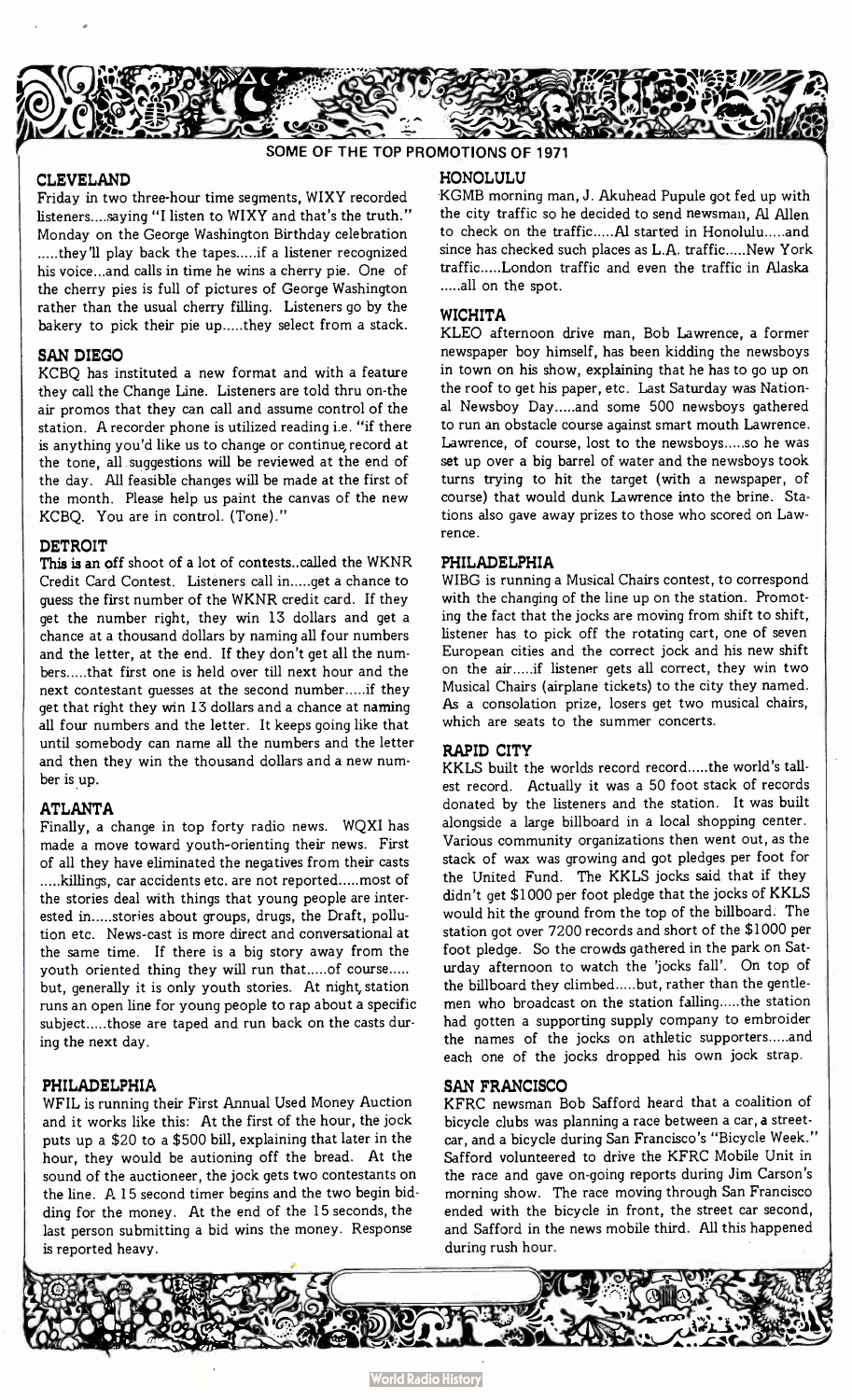

REPORT ON COMMUNICATOR NETWORK INCLUDED IN MAIN SECTION

| 1971 COMMUNICATOR BALLOTS AND SCORES                                            |            |  |  |  |  |
|---------------------------------------------------------------------------------|------------|--|--|--|--|
| June 21, 1971                                                                   |            |  |  |  |  |
| IF NOT FOR YOU/Olivia Newton-John                                               | 6.6        |  |  |  |  |
| SOMETHING IN YOUR BLOOD/Crow                                                    | 6.2<br>6.0 |  |  |  |  |
| HE'S GONNA STEP ON YOU/John Kongos<br>WHO IN THE WORLD/Arnold, Martin & Morrow  | 3.7        |  |  |  |  |
| June 28, 1971                                                                   |            |  |  |  |  |
| I'VE GOTNEWSFOR YOU/Cherokee                                                    | 5.3        |  |  |  |  |
| <b>LAUGHED AT THE JUDGE/Grease Band</b>                                         | 3.8        |  |  |  |  |
| MARE TAKE ME HOME/Mathews So. Comfort                                           | 4.6        |  |  |  |  |
| LIVE TILL YOU DIE/Emmitt Rhodes                                                 | 6.0        |  |  |  |  |
| July 5, 1971                                                                    |            |  |  |  |  |
| POOR LITTLE GIRL/Billy Joe Royal                                                | 5.7        |  |  |  |  |
| <b>GONNA BE ALRIGHT NOW/Gayle McCormick</b><br>AND WHEN SHE SMILES/Wildweeds    | 6.2<br>5.5 |  |  |  |  |
|                                                                                 |            |  |  |  |  |
| July 12, 1971                                                                   | 5.8        |  |  |  |  |
| <b>INDIAN SUMMER/Audience</b><br><b>SWEET CITY WOMAN/Stampeders</b>             | 5.1        |  |  |  |  |
| IT'S ABOUT TIME/Dillards                                                        | 5.5        |  |  |  |  |
| DON'T TRY TO LAY/John Baldry                                                    | 5.0        |  |  |  |  |
| July 19, 1971                                                                   |            |  |  |  |  |
| <b>EVE LAURAINE/Tommy Boyce</b>                                                 | 5.2        |  |  |  |  |
| <b>LAST MORNING/Dr. Hook</b>                                                    | 4.0<br>4.5 |  |  |  |  |
| <b>WEDDING SONG/Paul Stookey</b><br>TIRED OF BEING ALONE/AI Green               | 3.3        |  |  |  |  |
| July 26, 1971                                                                   |            |  |  |  |  |
| MAGNOLIA/J.J. Cale                                                              | 6.6        |  |  |  |  |
| THE NIGHT THEY DROVE/Joan Baez                                                  | 7.3        |  |  |  |  |
| GIVE IT EVERYTHING/Edgar Winter                                                 | 5.6        |  |  |  |  |
| <b>August 2, 1971</b>                                                           |            |  |  |  |  |
| KEEP IT IN THE FAMILY/Road Home                                                 | 6.0        |  |  |  |  |
| <b>MAGGIE MAY/Rod Stewart</b>                                                   | 6.5<br>4.8 |  |  |  |  |
| GENE, ARE YOU THERE/Gene Pitney                                                 |            |  |  |  |  |
| <b>August 9, 1971</b>                                                           |            |  |  |  |  |
| A LONG TIME, A LONG WAY/Runt<br>J.C. I KNOW WHO YOU ARE/Solomon Burke           | 7.4<br>3.4 |  |  |  |  |
| ROLL ON/The New Colony 6                                                        | 2.3        |  |  |  |  |
| <b>STAGGER LEE/Tommy Roe</b>                                                    | 6.8        |  |  |  |  |
| August 16, 1971                                                                 |            |  |  |  |  |
| <b>IS THAT THE WAY/Tin Tin</b>                                                  | 7.1        |  |  |  |  |
| <b>GIDDY ON UP/Brian Ingland</b>                                                | $-5.5$     |  |  |  |  |
| REV. JOHN B. DANIELS/Ken Christie                                               | 3.6        |  |  |  |  |
| PIN THE TAIL ON THE DONKEY/Newcomers<br>NEW JERSEY/England Dan & John Coley     | 3.4<br>5.9 |  |  |  |  |
| <b>August 23, 1971</b>                                                          |            |  |  |  |  |
|                                                                                 | 6.3        |  |  |  |  |
| <b>HAUNTED/Dusty Springfield</b><br>A SONG FOR YOU/Jaye P. Morgan               | 5.7        |  |  |  |  |
| <b>BLESS YOU/Wildfire</b>                                                       | 5.2        |  |  |  |  |
| <b>BEND ME SHAPE ME/Storm</b>                                                   | 5.7        |  |  |  |  |
| <b>August 30, 1971</b>                                                          |            |  |  |  |  |
| <b>SOLO/Billie Sans</b>                                                         | 5.5        |  |  |  |  |
| <b>ONE FINE MORNING/Lighthouse</b><br><b>LORD HAVE MERCY/Black Oak Arkansas</b> | 5.7<br>6.8 |  |  |  |  |
| September 6, 1971                                                               |            |  |  |  |  |
|                                                                                 | 6.6        |  |  |  |  |
| <b>CHARITY BALL/Fanny</b><br>FALLIN' LADY/Punch                                 | 6.0        |  |  |  |  |
| <b>RUB IT IN/Layng Martine</b>                                                  | 6.0        |  |  |  |  |
| DAY BY DAY/Holly Sherwood                                                       | 4.8        |  |  |  |  |

| .                |                                                 |            |
|------------------|-------------------------------------------------|------------|
|                  | September 13, 1971                              |            |
|                  | <b>EAGLE ROCK/Daddy Cool</b>                    | 5.4        |
|                  | GYPSIES, TRAMPS, & THIEVES/Cher                 | 7.2        |
| 6.6              | <b>OLENA/Don Nix</b>                            | 5.2        |
| 5.2              | I LIKE WHAT YOU GIVE/Nolan                      | 6.7        |
| 6.0              | September 20, 1971                              |            |
| 3.7              |                                                 |            |
|                  | LOVE TO CHANGE THE WORLD/10Yrs. After           | 7.2<br>6.9 |
| 5.3              | <b>MAMMY BLUE/Pop Tops</b>                      | 5.9        |
| 3.8              | LOVE/Letterman                                  | 7.0        |
| 4.6              | IT'S A CRYIN' SHAME/Gayle McCormick             |            |
| 6.0              | September 27, 1971                              |            |
|                  | I'M AN EASY RIDER/My Friends                    | 6.2        |
| 5.7              | <b>SAUNDERS FERRY LANE/Clare</b>                | 5.8        |
| 6.2              | <b>WILD NIGHT/Van Morrison</b>                  | 6.4        |
| 5.5              |                                                 |            |
|                  | October 4, 1971                                 |            |
|                  | <b>WORKIN' ON MY LIFE/Chapins</b>               | 4.0        |
| 5.8              | <b>PENCIL/Reggie Young</b>                      | 4.9        |
| 5.1              | I DON'T WANT MY LOVE REFUSED/Wackers            | 5.1        |
| 5.5              | October 11, 1971                                |            |
| 5.0              | <b>GIMME SOME LOVIN'/Traffic</b>                | 6.0        |
|                  | ALL I EVER NEED IS YOU/Sonny & Cher             | 6.0        |
| 5.2              | I'VE JUST BEGUN TO CARE/Mike Nesmith            | 5.5        |
| 4.0              |                                                 |            |
| 4.5              | October 18, 1971                                |            |
| 3.3              | <b>TRAVEL IN TIME/Crowfoot</b>                  | 6.5        |
|                  | <b>SHE/Booker T. &amp; Priscilla</b>            | 4.4        |
|                  | LOOKIN' BACK/Bob Seger                          | 5.9        |
| 6.6              | AN AMERICAN TRILOGY/Mickey Newbury              | 4.6        |
| 7.3              | October 25, 1971                                |            |
| 5.6              | <b>BRAND NEW KEY/Melanie</b>                    | 6.0        |
|                  | <b>RESPECT YOURSELF/Staple Singers</b>          | 5.8        |
| 6.0              | WHITE LIES, BLUE EYES/Bullet                    | 6.5        |
| 6.5              | <b>SUNSHINE/Jonathan Edwards</b>                | 7.0        |
| 4.8              | November 1, 1971                                |            |
|                  | <b>MARBLEHEAD MESSENGER/Seatrain</b>            | 6.2        |
|                  | <b>TELL MAMA/Savoy Brown</b>                    | 5.4        |
| 7.4              | <b>TICKLER/Earthquake</b>                       | 5.9        |
| 3.4              | GONNA BE A COUNTRY GIRL/Buffy St. Marie         | 6.6        |
| 2.3              |                                                 |            |
| 6.8              | November 8, 1971                                |            |
|                  | <b>TOGETHER LOVE/Johnny Parris</b>              | 5.9        |
| 7.1              | <b>NEXT TIME YOU THINK/Street Christians</b>    | 3.5        |
| 5.5              | HALLELUJAH/Sweathog                             | 7.3        |
| 3.6              | November 15, 1971                               |            |
| 3,4              |                                                 |            |
| 5.9              | <b>AFTER ALL THIS TIME/Merry Clayton</b>        | 6.0        |
|                  | <b>JESUS WAS A CROSS MAKER/Judee Sill</b>       | 4.6        |
|                  | <b>HOPE/Mason Proffit</b>                       | 6.5        |
| 6.3              | November 22, 1971                               |            |
| 5.7              | DEVIL YOU/Stampeders                            | 3.5        |
| 5.2              | IN THE MORNING/Paper Lace                       | 5.5        |
| 5.7              | DAY AFTER DAY/Badfinger                         | 6.3        |
|                  |                                                 |            |
| 5.5              | <b>NO BALLOT THIS WEEK</b><br>November 29, 1971 |            |
| 5.7              | <b>NO BALLOT THIS WEEK</b>                      |            |
| 6.8              | December 6, 1971                                |            |
|                  | December 13, 1971                               |            |
|                  | <b>LOST IN THE OZONE/Commander Cody</b>         | 4.6        |
| 6.6              | I CAN'T DO IT FOR YOU/Trade Martin              | 6.1        |
| 6.0              | <b>BODY GO ROUND/Wackers</b>                    | 5.4        |
| 6.0<br>$\bullet$ | SANCTUARY/Dion                                  | 6.9.       |

 $\Omega$ 

۰Q,

安全

**RANGE AND**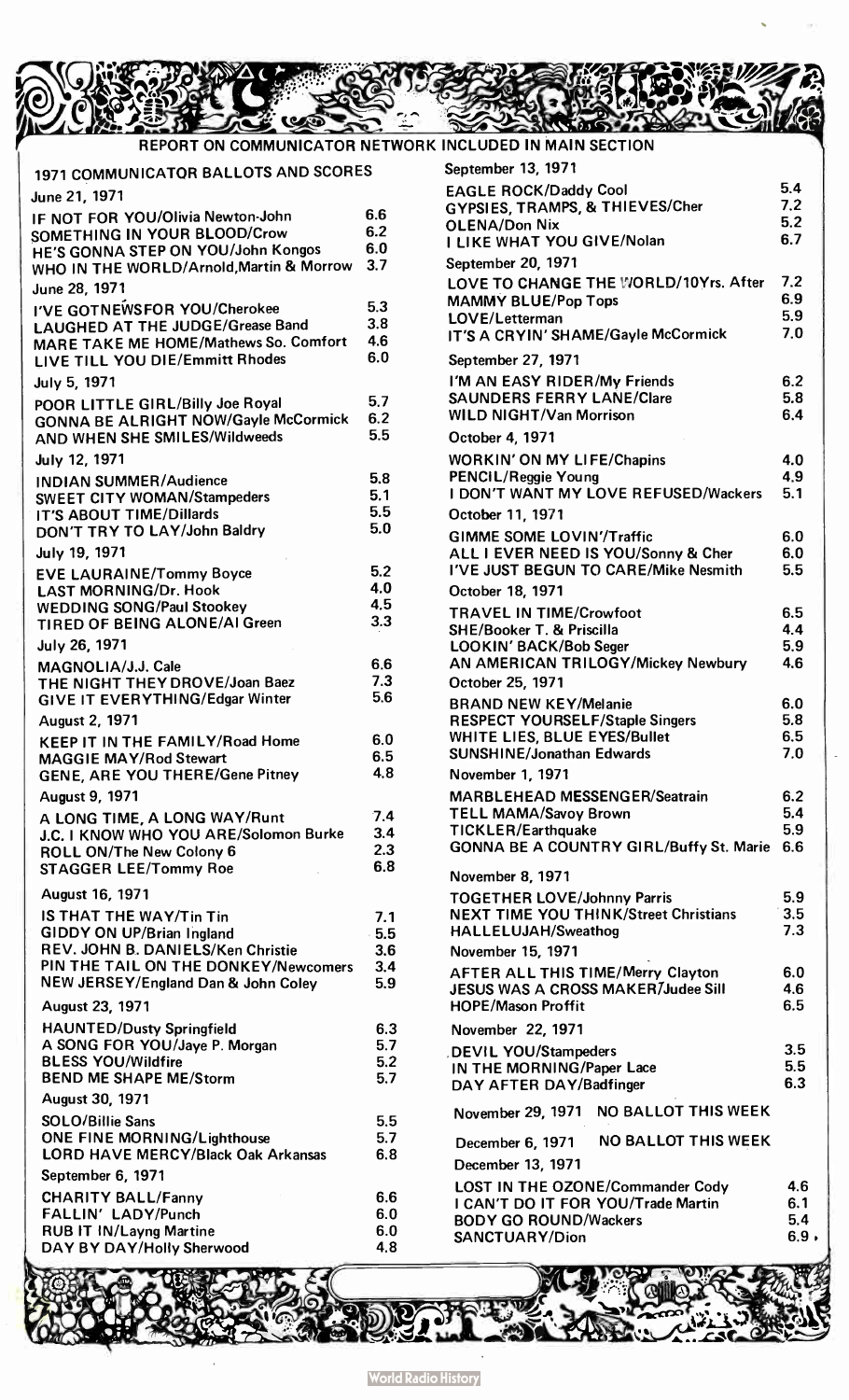The following are some of the interesting comments made by various people we interviewed during the year...

ea<sup>r</sup>

JIMMY WEBB: I believe that the function of the publisher is becoming obsolete. I believe it has been obsolete for sometime. It becomes more and more vague exactly what a publisher does. A multi-million dollar publishing company can fit inside a filing cabinet .... hire one girl to answer a phone .... that's a publishing company.

GENE TAYLOR: I think there was a period a couple of years ago when jocks liked to titilate their audience by playing records that had something to do with drugs either pro or con. I think it was fun for them to be on the air and talk about getting high and cute little drop ins.....let's go out and cut some grass.....and then play a Stones' record. But, I don't think that was being done to promote drugs I think that was being done to promote the disc jockey......to show the audience how hip he was ....so that the audience would like him.

PAUL ROTHCHILD (producer of J. Joplin's last album) She was so completely knocked out with the band and the way the song was done. It was beyond anything she ever thought the band would be into .... and we said..... "Janis are you ready to put the words to it?".....and she said,"Hell no, I'm going out and have myself a good time tonight.... go to the bar and have a drink and see some of the boys and tomorrow I'll come in and cut the vocal...... She did go to the bar.....and nobody knows what really happened."

GORDON McCLENDON: As to the right of one to smoke marajuana in one's own home......I think much liberalization is needed.

ROBERT E. LEE (FCC Commissioner): We have a prohibition in our act against censorship and we wouldn't violate that. But.....you're responsible for whatever goes out over the air, and we expect you to know what it is. LARRY ROSLOW (Pulse): We treat the market as though it were a homogeneous area to begin with. In other words we send interviewers out to areas which are simply selected on the basis of listed phone home population without regard to whether ethnic, foreign, or anyone under the sun...no regard to income or anything else.

BADFINGER: You just couldn't compete with those business heads in New York who were telling you how you could make money there and make money here. We don't want to do all that.....all we want is to do what we want to do.....and be able to do it. They're really dumbfounded with us...because it's not what they've been doing the last years...you know they've been making money You know to see Johnny Winters on a Coca Cola ad is really a downer to us.....because it's selling out.....we don't want to go through all that

ELTON JOHN: I don't think kids remember the lyrics .....I think they remember the total sound of the record. JOHN DENVER: All I want is to get people to come and see me in person because I think there is something there that I don't have on the records, and it's the thing that I think I do best.....and the thing that I want to do is have people where I can talk to them, like talk to them from the stage and sing these songs for them.

JAYE P. MORGAN: I may leave the country.....I mean it.....I will do everything I can to help, but, I will not sacrifice my son's life or my life for a government I can't believe.....and I want to very much. It's that old thing ....."You should be loyal to country.....I think your country should be loyal to you."

STANLEY KRAMER: (Question) What did you have in mind in making that movie? ( Answer) You see the idea of having something in mind is a bad deal. I don't think you have anything in mind. I think you have an emotional reaction to a subject when you read it.....If you have something specifically in mind to administer to an audience, that's bad because it's patronizing and it never works.

re, elk light

dr

JACK HOLZMAN: I am not an advocate of violent revolition.. I'm an advocate of peaceful, orderly evolution of things which is what's been happening in the country over the years.....with the usual cycylical setbacks which always occur in an evolution.

CANNONBALL ADDERLY: When you become aware .....you realize that general prejudices are all bullshit.

PETER FONDA: My sister says, "Power to the people" .....I say power to the camera.....because the people have fucked it.....so you know ..... give the camera a shot to show the people that they fucked it.

PAUL ANKA: An entertainer must be an actor, constantly creating a premise that looks and is honest.....to surprise and constantly keep ahead of the audience. I don't want them to understand what I'm doing.....let'm feel it and like it, but not understand it.

BILL WITHERS: The record business has some of the quickest, sharpest minds that are able to do what they want to do.....good or bad.

FLORENCE GREENBERG: My son was a piano student and he and his teacher worte a song.....and that's how I'm in the record business.

#### TOP PROMOTIONS (cont.)

#### DALLAS

Playing tag with KLIF. State has customized license plate laws and some of them are far out. Such words are featured on the plates as GOD JR.....GRASS III.....JUNK .....DYKE.....A word called if listener has seen the tag...... he calls in and describes the car ..... and wins \$11.90.......... Can be owner or non-owner.

## PHILADELPHIA

WIBG ran a new contest last week called, "Summer Rock", which began with the station locking Neil Diamond in a hotel room. Listeners called and picked a room number for the hotel.....rotating cart opened the door and there was various sound effects behind the door .....a dog barking .....an irate man, etc. Listener who opened the door ( picked the right hotel number) won Diamonds..... Tickets to a rock concert.....a big diamond .....and a trip to Diamondhead .....the large mountain in Hawaii.

COMMUNICATOR BALLOTS & VOTES (con.)

#### December 20, 1971

| <b>THAT'S ALRIGHT/Alzo</b>           | 6.3 |
|--------------------------------------|-----|
| TRYIN' TO STAY LIVE/Asylum Choir     | 5.8 |
| <b>SONG FOR NAN/Bob McDill</b>       | 4.8 |
| JOY/Apollo 100                       | 6.3 |
| December 27, 1971                    |     |
| WE'VE GOT OT GET IT ON/Addrisi Bros. | F 3 |

WE'VE GOT OT GET IT ON/Addrisi Bros. FASCINATING THINGS/Gary Wright SOFTLY WHISPERING/English Congregation TO CLAUDIA ON THURSDAY/Denny Doherty 0.J 5.8 5.3 6.2

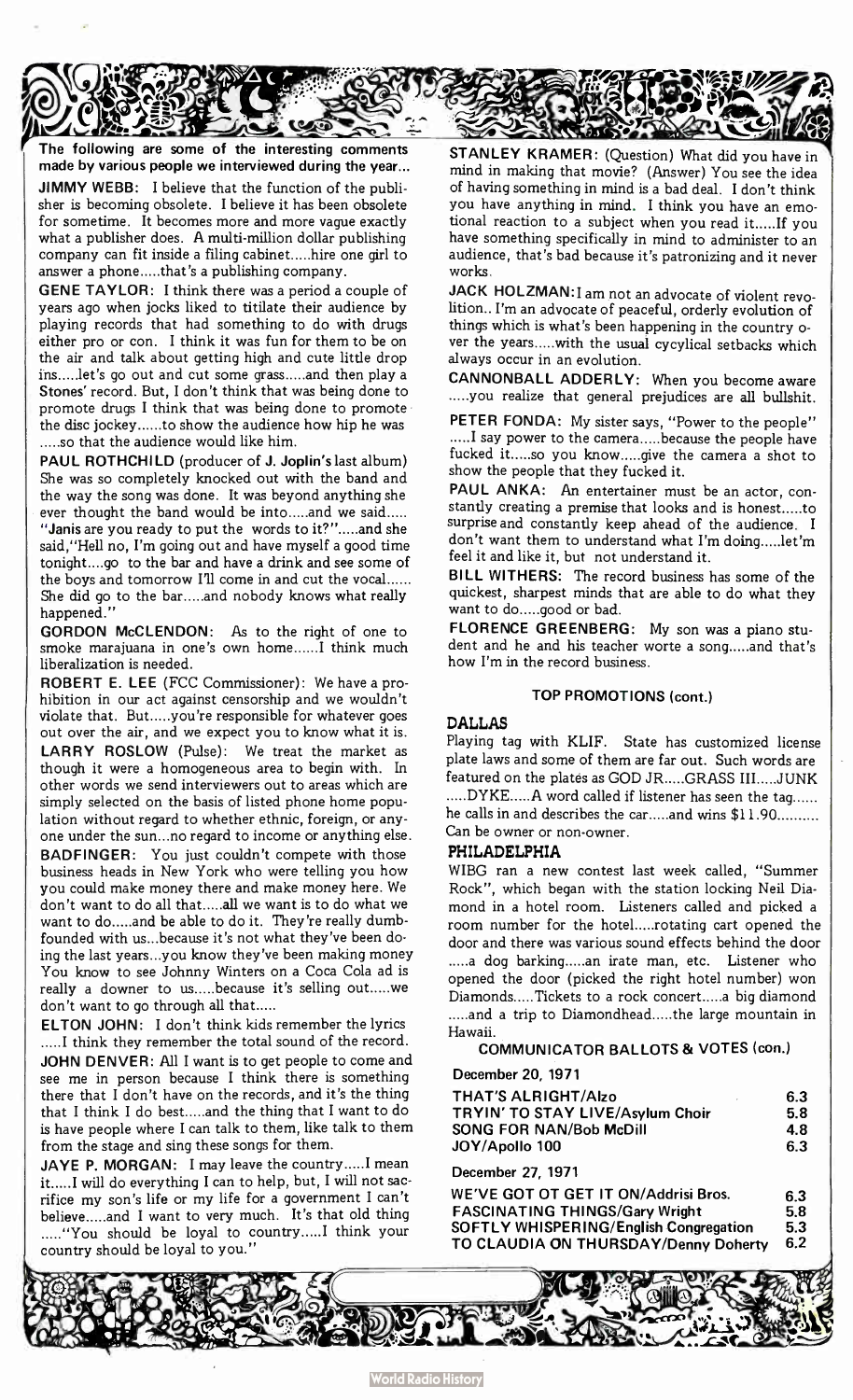

THE HITS OF 1971

|            |                                                                  | <b>LABEL</b>         | <b>TIME</b>  | <b>INTRO</b>                | <b>END</b>   |
|------------|------------------------------------------------------------------|----------------------|--------------|-----------------------------|--------------|
| 1.         | JOY TO THE WORLD/3 Dog Night                                     | <b>ABC/Dunhill</b>   | 3:17         | :05                         | Fade         |
| 2.         | <b>INDIAN RESERVATION/Raiders</b>                                | Columbia             | 2:55         | '08                         | Fade         |
| 3.         | GYPSIES, TRAMPS, & THIEVES/Cher                                  | Kapp                 | 2:36         | :08                         | Fade         |
| 4.         | <b>THEME FROM SHAFT/Isaac Hayes</b>                              | <b>Enterprise</b>    | 3:15         | 1:50                        | Cold         |
| 5.         | <b>MAGGIE MAY/Rod Stewart</b>                                    | <b>Mercury</b>       | 5:15         | :14                         | Fade         |
| 6.         | <b>HOW CAN YOU MEND/Bee Gees</b>                                 | Atco                 | 3:52         | $:13\frac{1}{2}$            | Cold         |
| 7.         | IT'S TOO LATE/Carole King                                        | Ode                  | 3:15         | :10                         | Fade         |
| 8.         | <b>UNCLE ALBERT/Paul and Linda McCartney</b>                     | Apple                | 4:50         | :11                         | Fade         |
| 9.         | LIKE A YO YO/Osmond Bros.                                        | <b>MGM</b>           | 2:50         | :13                         | Fade         |
|            | 10. SIGNS/5 Man Electrical Band                                  | Lionel               | 4:05         | : 28                        | Fade         |
| 11.        | <b>BROWN SUGAR/Rolling Stones</b>                                | <b>Rolling Stone</b> | 3:50         | :30                         | Cold         |
|            | 12. RAINY DAYS & MONDAYS/Carpenters                              | A&M<br>Parrot        | 3:04<br>2:52 | :16<br>:08                  | Cold<br>Fade |
|            | 13. SHE'S A LADY/Tom Jones<br>14. DRAGGIN' THE LINE/Tommy James  | <b>Roulette</b>      | 2:45         | :18                         | Fade         |
| 15.        | <b>SUPERSTAR/Carpenters</b>                                      | A&M                  | 3:49         | :26                         | Cold         |
|            | 16. GO AWAY LITTLE GIRL/Donny Osmond                             | <b>MGM</b>           | 2:30         | :08                         | Fade         |
|            | 17. WANT ADS/Honey Cone                                          | Hot Wax              | 2:34         | $:02\frac{1}{2}$            | Fade         |
|            | 18. ONE BAD APPLE/Osmond Bros.                                   | <b>MGM</b>           | 2:45         | $:09\frac{1}{2}$            | Fade         |
| 19.        | MR. BIG STUFF/Jean Knight                                        | <b>Stax</b>          | 2:27         | :10                         | Fade         |
|            | 20. AIN'T NO SUNSHINE/Bill Withers                               | <b>Sussex</b>        | 2:04         | :00                         | Fade         |
|            | 21. ME & BOBBY McGEE/Janis Joplin                                | Columbia             | 4:24         | :05                         | Cold         |
|            | 22. JUST MY IMAGINATION/Temptations                              | Gordy                | 3:39         | :13                         | Fade         |
|            | 23. YOU'VE GOT A FRIEND/James Taylor                             | <b>WB</b>            | 4:29         | :09                         | Cold         |
|            | 24. IMAGINE/John Lennon                                          | Apple                | 2:59         | :13                         | Cold         |
|            | 25. TAKE ME HOME/John Denver                                     | <b>RCA</b>           | 3:08         | $:06\frac{1}{2}$            | Cold         |
|            | 26. BABY I'M A WANT YOU/Bread                                    | <b>Elektra</b>       | 2:25         | :13                         | Fade         |
|            | 27. DON'T PULL YOUR LOVE/H., JF, and R.                          | <b>ABC/Dunhill</b>   | 2:40         | $:08\frac{1}{2}$            | Fade         |
|            | 28. DO YOU KNOW WHAT I MEAN/Lee Michaels                         | A&M                  | 3:11         | :09                         | Fade         |
| 29.        | NEVER CAN SAY GOODBYE/Jackson 5                                  | <b>Motown</b>        | 2:56         | $:09\frac{1}{2}$<br>$:09\%$ | Fade<br>Fade |
| 31.        | 30. WHAT's GOING ON/Marvin Gaye<br><b>COLOR MY WORLD/Chicago</b> | Tamla<br>Columbia    | 3:40<br>2:47 | $:05\frac{1}{2}$            | Fade         |
|            | 32. HAVE YOU SEEN HER/Chi-Lites                                  | <b>Brunswick</b>     | 4:56         | :27                         | Fade         |
| 33.        | <b>SWEET CITY WOMAN/Stampeders</b>                               | <b>Bell</b>          | 3:15         | : 21                        | Fade         |
|            | 34. LONELY DAYS/Bee Gees                                         | Atco                 | 3:47         | : 14                        | Fade         |
|            | 35. SMILING FACES/Undisputed Truth                               | Gordy                | 2:59         | :14                         | Fade         |
|            | 36. STAY AWHILE/Bells                                            | Polydor              | 3:15         | : 11                        | Cold         |
| 37.        | <b>KNOCK THREE TIMES/Dawn</b>                                    | <b>Bell</b>          | 2:56         | $:07\frac{1}{2}$            | Fade         |
|            | 38. FAMILY AFFAIR/Sly & Family Stone                             | <b>Epic</b>          | 3:04         | $:04\frac{1}{2}$            | Fade         |
|            | 39. IF YOU COULD READ MY MIND/G. Lightfoot                       | Reprise              | 3:48         | :09                         | Cold         |
| 40.        | MR. BOJANGLES/Nitty Gritty Dirt Band                             | Liberty              | 3:35         | $:03\frac{1}{2}$            | Cold         |
| 41.        | <b>SWEET AND INNOCENT/Donny Osmond</b>                           | <b>MGM</b>           | 2:49         | : 11                        | Fade         |
|            | 42. ROSE GARDEN/Lynn Anderson                                    | Columbia             | 2:52         | :05                         | Fade         |
|            | 43. THE NIGHT THEY DROVE/Joan Baez                               | Vanguard             | 3:21         | :09                         | Cold         |
|            | 44. IF YOU REALLY LOVE ME/Stevie Wonder                          | Tamla                | 2:52         | :14                         | FAde         |
| 45.        | <b>TREAT HER LIKE A LADY/CorneliusBros.</b>                      | <b>UA</b>            | 2:45         | $:13\frac{1}{2}$<br>:12     | Fade<br>Fade |
| 46.<br>47. | <b>PEACE TRAIN/Cat Stevens</b><br>FOR ALL WE KNOW/Carpenters     | A&M<br>A&M           | 3:40<br>2:28 | :14                         | Cold         |
| 48.        | NEVER ENDING SONG OF LOVE/Delaney&Bonnie                         | Atco                 | 2:37         | :00                         | Fade         |
| 49.        | <b>I HEAR YOU KNOCKING/Dave Edmonds</b>                          | <b>MAM</b>           | 2:48         | :09                         | Fade         |
|            | 50. IF/Bread                                                     | <b>Elektra</b>       | 2:33         | : 20                        | Cold         |
| 51.        | <b>ANOTHER DAY/Paul McCartney</b>                                | Apple                | 3:39         | :00                         | Cold         |
|            | 52, LIAR/3 Dog Night                                             | <b>ABC/Dunhill</b>   | 3:18         | :09                         | Fade         |
|            | 53. I FOUND SOMEONE/Free Movement                                | <b>Decca</b>         | 3:45         | $:09\frac{1}{2}$            | Fade         |
| 54.        | <b>LOVE HER MADLY/Doors</b>                                      | <b>Elektra</b>       | 3:18         | $:12\frac{1}{2}$            | Fade         |
| 55.        | <b>LOVE THE ONE/Stephen Stills</b>                               | <b>Atlantic</b>      | 3:03         | :08                         | Cold         |
| 56.        | THAT'S THE WAY I'VE ALWAYS HEARD/C. Simon                        | <b>Elektra</b>       | 4:15         | $:00\frac{1}{2}$            | Cold         |
|            | 57. IF I WERE YOUR WOMAN/Gladys Knight & Pips                    | Soul                 | 2:59         | :18 $\frac{1}{2}$           | Fade         |
| 58.        | <b>SWEET HITCHHIKER/Creedence Clearwater Revival</b>             | Fantasy              | 2:51         | $:08\frac{1}{2}$            | Fade         |
| 59.        | <b>ONE TOKE OVER THE LINE/Brewer &amp; Shipley</b>               | <b>Kama Sutra</b>    | 3:16         | :13                         | Cold         |
| 60.        | DOESN'T SOMEBODY WANT/Partridge Family                           | <b>Bell</b>          | 2:53         | $:11\frac{1}{2}$            | Fade         |
| 61.        | <b>OLD FASHIONED LOVE SONG/3 Dog Night</b>                       | <b>ABC/Dunhill</b>   | 3:21         | :13                         | Fade         |
| 62.        | <b>GOT TO BE THERE/M. Jackson</b>                                | Motown               | 3:23         | :11                         | Fade         |
|            | 63. TEMPTATION EYES/Grassroots                                   | <b>ABC/Dunhill</b>   | 2:35         | :15                         | Fade         |
|            |                                                                  |                      |              |                             |              |
|            |                                                                  |                      |              |                             |              |
|            |                                                                  |                      |              |                             |              |
|            |                                                                  |                      |              |                             |              |
|            |                                                                  |                      |              |                             |              |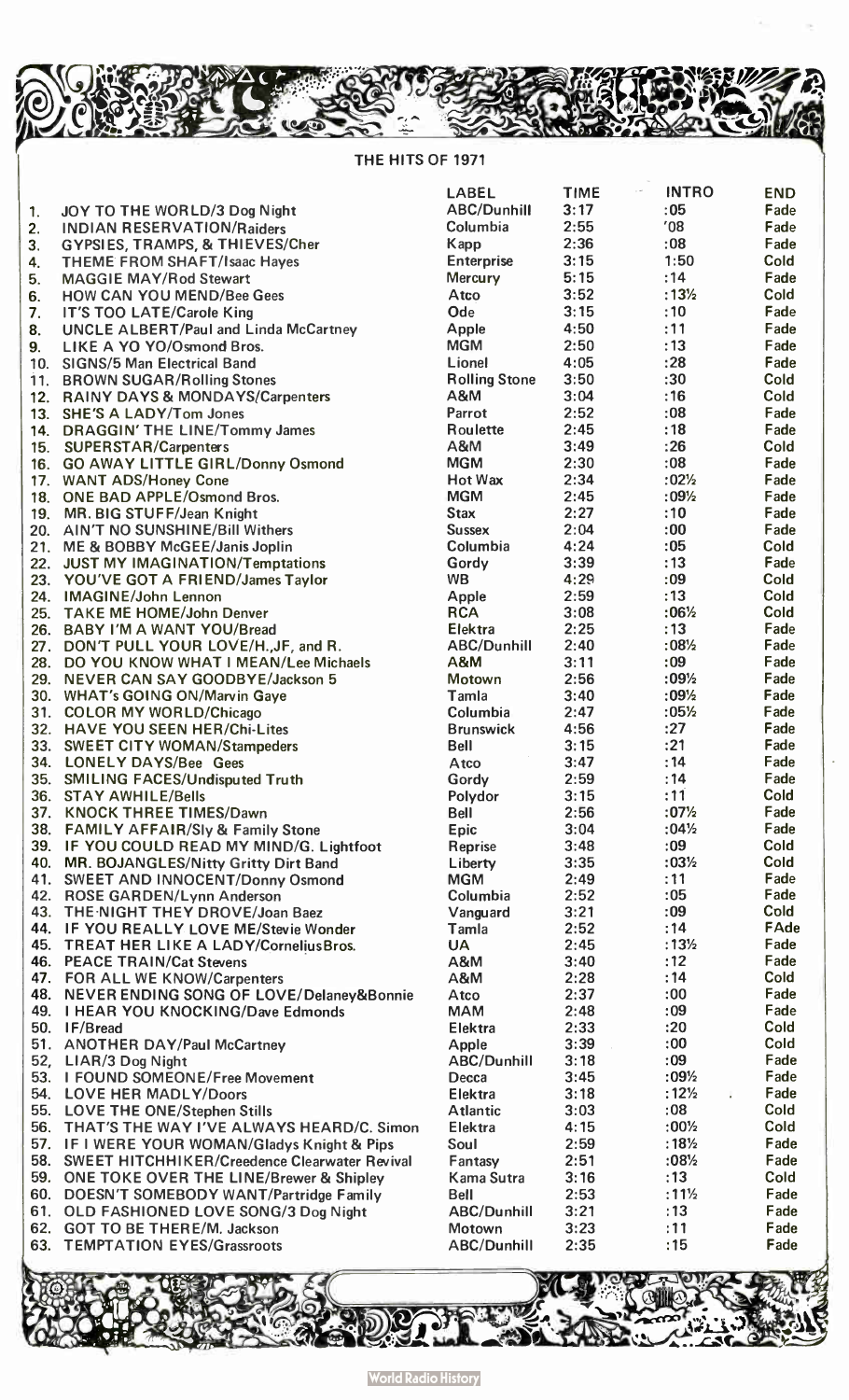| O REPAIR SECTION RAILWAY |  |  |  |  |
|--------------------------|--|--|--|--|
|                          |  |  |  |  |

|                       |                                                     | <b>LABEL</b>       | <b>TIME</b>                                                                   | <b>NTRO</b>      | <b>END</b> |  |
|-----------------------|-----------------------------------------------------|--------------------|-------------------------------------------------------------------------------|------------------|------------|--|
|                       | 64. I DON'T KNOW HOW TO LOVE HIM/Helen Reddy        | Capitol            |                                                                               |                  |            |  |
|                       | 65. PUT YOUR HAND IN THE HAND/Ocean                 | <b>Buddah</b>      | 2:52                                                                          | :12              | Fade       |  |
|                       | 66. PROUD MARY/Ike & Tina Turner                    | Liberty            | 3:15                                                                          | :02              | Fade       |  |
|                       | 67. YOUR SONG/Elton John                            | Uni                | 3:57                                                                          | $:07\frac{1}{2}$ | Cold       |  |
|                       | 68. I AM I SAID/Neil Diamond                        | Uni                | 3:30                                                                          | $:16\frac{1}{2}$ | Fade       |  |
|                       | 69. BRAND NEW KEY/Melanie                           | Neighborhood       | 2:26                                                                          | :06              | Fade       |  |
|                       | 70. MY SWEET LORD/George Harrison                   | <b>Apple</b>       | 4:28                                                                          | :30½             | Fade       |  |
|                       | 71. CHERISH/David Cassidy                           | <b>Bell</b>        | 3:48                                                                          | :00              | Fade       |  |
|                       | 72. AMOS MOSES/Jerry Reed                           | <b>RCA</b>         | 2:19                                                                          | :12              | Fade       |  |
| 73.                   | <b>MAMA'S PEARL/Jackson 5</b>                       | <b>Motown</b>      | 3:09                                                                          | : 19             | Fade       |  |
|                       | 74. IT DON'T COME EASY/Ringo Starr                  | Apple              | 3:00                                                                          | :19              | Cold       |  |
|                       | 75. CHICK A BOOM/Daddy Dewdrops                     | <b>Sunflower</b>   | 2:40                                                                          | $:03\frac{1}{2}$ | Fade       |  |
|                       | 76. LOVE STORY/Henry Mancini                        | <b>RCA</b>         | 2:55                                                                          | Instr.           | Cold       |  |
|                       | 77. SPANISH HARLEMAretha Franklin                   | <b>Atlantic</b>    | 3:30                                                                          | :09              | Fade       |  |
|                       | 78. WATCHA SEE/Dramatics                            | Volt               | 3:30                                                                          | : 13             | Fade       |  |
|                       | 79. DOUBLE LOVIN'/Osmond Brothers                   | <b>MGM</b>         | 2:30                                                                          | :05              | Fade       |  |
|                       | 80. ME & YOU & A DOG/Lobo                           | <b>Big Tree</b>    | 2:52                                                                          | :07%             | Fade       |  |
|                       | 81. QUESTIONS 67 & 68/Chicago                       | Columbia           | 3:25                                                                          | :22              | Cold       |  |
| 82.                   | <b>BRIDGE OVER TROUBLED WATER/Aretha Franklin</b>   | <b>Atlantic</b>    | 4:18                                                                          | 1:06             | Fade       |  |
|                       | 83. TWO DIVIDED BY LOVE/Grassroots                  | <b>ABC/Dunhill</b> | 2:42                                                                          | :08              | Fade       |  |
|                       | 84. I'LL MEET YOU HALFWAY/Partridge Family          | <b>Bell</b>        | 3:26                                                                          | $:19\frac{1}{2}$ | Fade       |  |
|                       | 85. HELP ME MAKE IT/Sammi Smith                     | Mega               | 2:32                                                                          | :10              | Cold       |  |
|                       | 86. MERCY, MERCY ME/Marvin Gaye                     | Tamla              | 2:39                                                                          | :10              | Fade       |  |
|                       | 87. SWEET MARY/Wadsworth Mansion                    | <b>Sussex</b>      | 3:01                                                                          | :00              | Fade       |  |
|                       | 88. WILD WORLD/Cat Stevens                          | A&M                | 3:15                                                                          | :01              | Fade       |  |
|                       | 89. STONEY END/Barbra Streisand                     | Columbia           | 2:57                                                                          | :09              | Fade       |  |
|                       | 90. HAVE YOU EVER SEEN/Creedence Clearwater Revival | Fantasy            | 2:29                                                                          | $:12\frac{1}{2}$ | Cold       |  |
|                       | 91. I JUST WANT TO CELEBRATE/Rare Earth             | Earth              | 3:35                                                                          | :15              | Fade       |  |
|                       | 92. GROOVE ME/King Floyd                            | Chimneyville       | 3:04                                                                          | :01              | Fade       |  |
|                       | 93. RIDERS ON THE STORM/Doors                       | <b>Elektra</b>     | 4:35                                                                          | : 11             | Fade       |  |
|                       | 94. TIRED OF BEING ALONE/AI Greene                  | HI                 | 2:45                                                                          | :09              | Fade       |  |
|                       | 95. SUPERSTAR/Murray Head                           | Decca              | 4:10                                                                          | :29½             | Fade       |  |
|                       | 96. ALL I EVER NEED IS YOU/Sonny & Cher             | Kapp               | 2:38                                                                          | :06              | Fade       |  |
|                       | 97. ONE FINE MORNING/Lighthouse                     | <b>Evolution</b>   | 3:16                                                                          | :33              | Cold       |  |
|                       | 98. WON'T GET FOOLED AGAIN/Who                      | Decca              | 3:37                                                                          | : 14             | Cold       |  |
|                       | 99. WATCHING SCOTTY GROW/Bobby Goldsboro            | UA                 | 2:38                                                                          | : 11             | Cold       |  |
|                       | 100. AMERICAN PIE/Don McLean                        | <b>UA</b>          | 4:21                                                                          | :00              | Cold       |  |
|                       |                                                     |                    |                                                                               |                  |            |  |
| TOP 50 ALBUMS OF 1971 |                                                     |                    |                                                                               |                  |            |  |
| 1.                    | <b>CAROLE KING/Tapestry/Ode</b>                     |                    |                                                                               |                  |            |  |
| 2.                    | <b>ORIGINAL CAST/Jesus Christ Superstar/Decca</b>   |                    | 26. GRAND FUNK RAILROAD/Survival/Capitol<br>27. ARETHA FRANKLIN/Live/Atlantic |                  |            |  |
| 3.                    | <b>ROD STEWART/Every Picture Tells/Mercury</b>      | 28.                | JIMI HENDRIX/Jimi Hendrix/WB                                                  |                  |            |  |
| 4.                    | <b>PAUL MC CARTNEY/Ram/Apple</b>                    |                    | 20 <b>I EAN DHCCELL</b> (Chaltar                                              |                  |            |  |

- 4. PAUL MC CARTNEY/Ram/Apple
- 5. JAMES TAYLOR/Mud Slide Slim/Reprise
- 6. JETHRO TULL/Aaualung/WB
- 7. JANIS JOPLIN/Pearl/Columbia
- 8. ROLLING STONES/Sticky Fingers/Rolling Stone
- 9. JOHN LENNON/Imagine/Apple
- 10. CARPENTERS/A&M
- 11. WHO/Who's Next/Decca
- 12. MARVIN GAYE/What's Going On/Tamla
- 13. ISAAC HAYES/Soundtrack from Shaft/Enterprise
- 14. FRANCIS LAI/Soundtrack from Love Story/Para.
- 15. MOODY BLUES/Every Good Boy Ceserves/Threshold
- 16. CROSBY, STILLS, NASH & YOUNG/4-Way Street/Atl.
- 17. SANTANA/Abraxas/Columbia
- 18. CAT STEVENS/Teaser and the Firecat/A&M
- 19. ELTON JOHN/Tumbleweed Connection/Uni
- 20. SANTANA/Columbia
- 21. GEORGE HARRISON/All Things Must Pass/Apple
- 22. CAT STEVENS/Tea For The Tillerman/A&M
- 23. CREEDENCE CLEARWATER/Pendulum/Fantasy
- 24. CHICAGO/Chicago III/Columbia
- 25. DOORS/L A Woman/Elektra
- 2N RUSSELL/Shelter
- 30. CARPENTERS/Close To You/A&M
- 31. SLY & FAMILY STONE/Greatest Hits/Epic
- 32. PARTRIDGE FAMILY/Up To Date/Bell
- 33. PARTRIDGE FAMILY/Family Album/Bell
- 34. JOHN LENNON/Apple
- 35. STEPHEN STILLS/Atlantic
- 36. BLACK SABBATH/Master of Reality/WB
- 37. JEFFERSON AIRPLANE/Bark/Grunt
- 38. GRAND FUNK RAILROAD/Live/Capitol
- 39. BARBRA STREISAND/Stoney End/Columbia
- 40. JACKSON FIVE/Maybe Tomorrow/Motown
- 41, ELTON JOHN/Uni
- 42. SLY & FAMILY STONE/There's A Riot/Epic 43. ANDY WILLIAMS/Love Story/Columbia
- 43. ANDY WILLIAMS/Love Story/Columbia
- 44. CHI-LITES/Give More Power/Brunswick
- 45. STEPHEN STILLS II/Atlantic
- 46. CHICAGO/Live At Carnegie Hall/Columbia<br>47. JOHN DENVER/Poems. Prayers & Promises.
- 47. JOHN DENVER/Poems, Prayers & Promises/RCA

 $\Omega$ 

- 48. GORDON LIGHTFOOT/Sit Down/ Reprise
- 49. THREE DOG NIGHT/Harmony/ABC-Dunhill
- 50. DON MC LEAN/American Pie/UA **10**